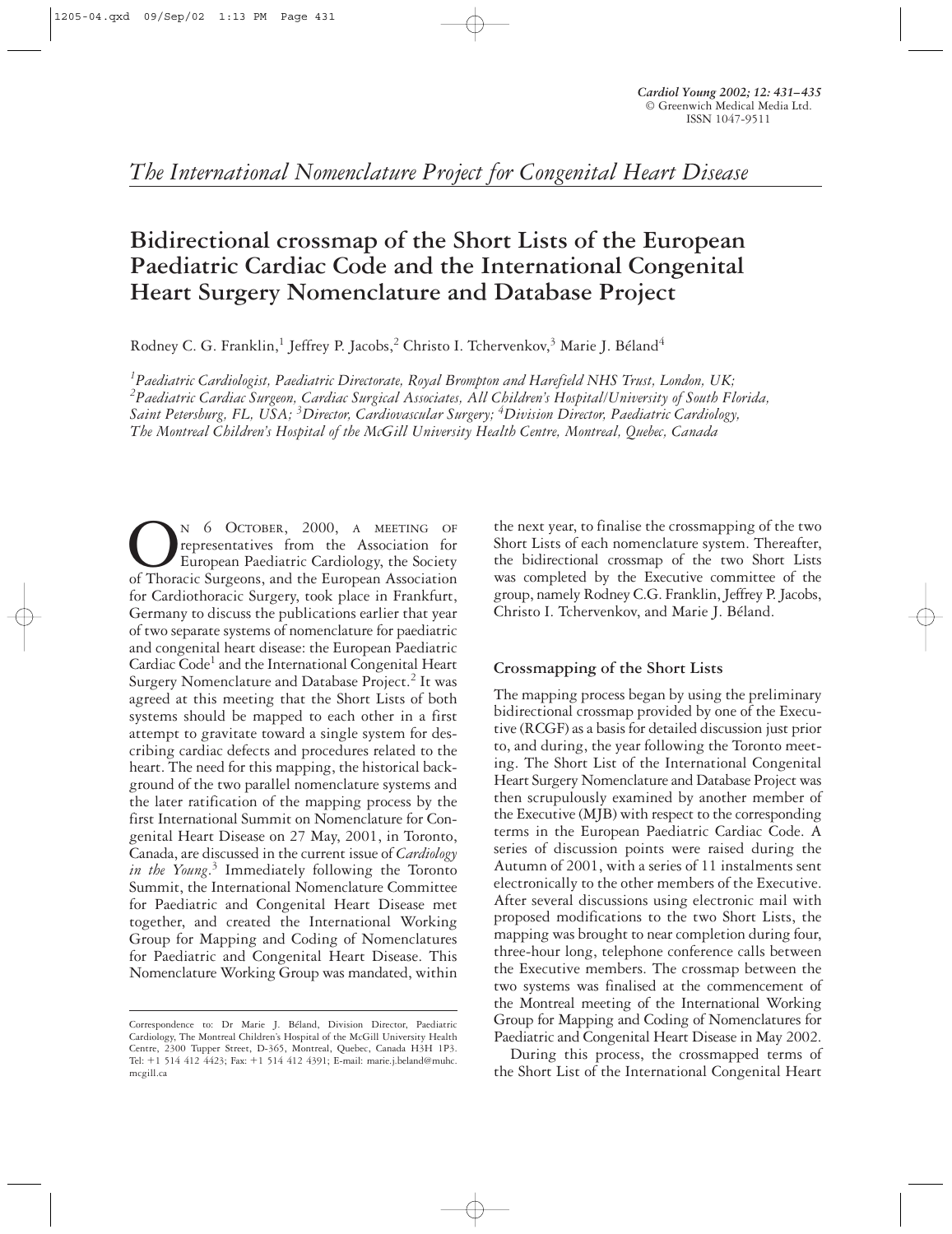Surgery Nomenclature and Database Project was added as an eighth column to the revised Short List of the European Paediatric Cardiac Code, now published in this supplement of *Cardiology in the Young*. 4 In the reverse mapping, the term in the Short List of the European Paediatric Cardiac Code, and its six digit numerical code, appear as the second and third columns of the recently updated spreadsheet listing of the Surgical Nomenclature Short List within this supplement.<sup>5</sup> The following four columns in the latter Short List consist of the appropriate codes of the 9th and 10th revisions of the International Classification of Diseases, as described in the accompanying article in this supplement.<sup>6</sup>

To ensure that each diagnosis and procedure in one Short List could be mapped to an equivalent in the other, it was clear from the outset of the crossmapping process that it would be necessary to create new terms for each list. Also, when indicated, certain terms would need to be promoted from the Long List of each nomenclature system to their respective Short List. Although initially a full bidirectional map was envisaged, such that each item on each Short List would have its equivalent in the other, it soon became clear that the differing remits of the organisations involved would render this more difficult for the Short Lists. The Short List of the Congenital Heart Surgery Nomenclature and Database Project was designed as a minimal dataset for specific surgical needs. Furthermore, the surgical Short List was already in use for formal international harvesting of data.<sup>7</sup> The governing surgical societies have, therefore, not wished to compromise this to date by introducing new terms, which would not serve this particular purpose. Very little alteration of the surgical Short List was permitted. This has meant that the current listings are based upon the Short List of the Congenital Heart Surgery Nomenclature and Database Project as published in  $2000$ ,<sup>2</sup> with a few minor recent modifications.<sup>7</sup> It also includes some modifications which are, as yet, unpublished. The most significant of these are the inclusion of the first sub-hierarchy of ventricular septal defects, as detailed in the Long List of the *Annals of Thoracic Surgery* supplement,8 and the dropping of the appendage *NOS* from all items. This latter reflects the opinion of the Executive of the Nomenclature Working Group that the generic term on its own was self explanatory, without the need for this or other clarifying nomenclature, such as *unspecified*, being affixed (see below).

In contrast, the Association for European Paediatric Cardiology had intended their Short List to be a comprehensive condensation of the Long List so that it would still be possible to code all lesions and interventions to a reasonable level of accuracy. It was also intended to be a solution to database objectives of a wide range of specialists within paediatric cardiology and cardiac surgery. Thus, it was logical to ensure that all items in the Short List of the Heart Surgery Nomenclature were catered for thoroughly in the European Paediatric Cardiac Code. The Coding Committee of the Association for European Paediatric Cardiology, with ratification by its Council, therefore agreed to incorporate, and map accurately, all of the terms in the Short List of the Congenital Heart Surgery Nomenclature and Database Project which were not represented in the European Short List. The European Paediatric Cardiac Code Short List has, therefore, been substantially modified. It now contains 317 additional items. The map to the Short List of the International Congenital Heart Surgery Nomenclature and Database Project system contains 51 entries where there was *no exact equivalent* term in the latter system.

In the crossmap of the Short List of the Congenital Heart Surgery Nomenclature and Database Project to that of the European Paediatric Cardiac Code, almost all of the entries in the surgical Short List have an equivalent term within the European Paediatric Cardiac Code, with the exception of those entries within the surgical Short List which contained the word *Other* (for example: *Coarctation repair, Other*). It was noted by the Executive of the Nomenclature Working Group that the use of the word "other" could confer different meanings to a term depending on the list in which it was included, that is the Short versus the Long List, and therefore these items should not be mapped. For instance, *Coarctation repair, Other* on the surgical Short List implies the use of a technique for surgical repair different from the types listed: end-to-end, end-to-end extended, subclavian flap, patch aortoplasty, and interposition graft. Within the surgical Long List,<sup>9</sup> the same entry *Coarctation repair, Other* is included in a list of routes by which the repair can be performed: left thoracotomy, right thoracotomy, median sternotomy, and using a transcatheter technique. The selection of *Coarctation repair, Other* from the Long list implies, therefore, a different meaning than the selection of the same term from the Short List. In addition, any entry containing the appended term *Other* may change meaning over time, as additional terms are added to the parent list from which the term was derived. The more comprehensive nature of the Short List of the European Code also meant that there was frequently more than one potentially equivalent term in this list for a corresponding item in the surgical Short List. For example, *Pulmonary valve, Other* in the surgical Short List could be mapped to any of *Pulmonary valvar abnormality* (09.05.00), *Pulmonary valvar abnormality* – *acquired* (10.35.01), *Post-procedural pulmonary valvar complication* (15.30.00) or *Pulmonary valvar prosthesis complication*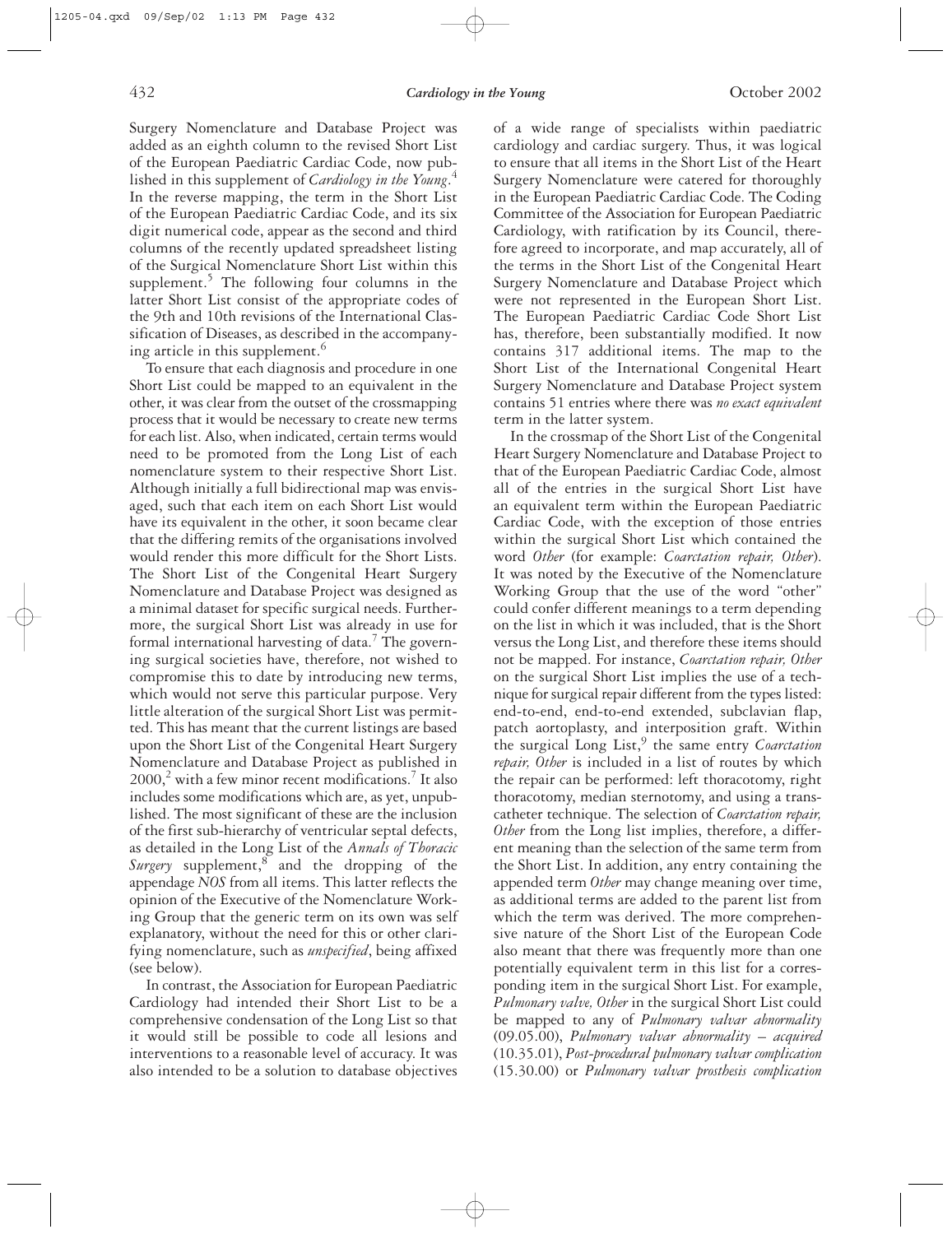(15.30.08), with the inevitable potential for inaccuracy if trying to submit data from an institution using the surgical nomenclature to a database based upon the European Code. As a consequence of these factors, all terms from the Short List of the International Congenital Heart Surgery Nomenclature and Database Project with the addition *Other* have been entered as *no exact equivalent* in the crossmap of the item to the Short List of the European Paediatric Cardiac Code. It is anticipated, however, that in the near future there will be a series of further changes in the surgical Short List, which will address some of these issues. It is hoped that it will then be possible to produce a fuller and more accurate crossmap in this direction.

## **Crossmapping issues and the development of crossmapping rules**

It can be seen from the above discussion that the crossmapping process has allowed further clarification of several issues concerning nomenclature and databases that have been difficult to resolve. Four of these issues that have been further clarified are discussed in this review:

- Generic terms in the lists, that is terms ending in *NOS* in the surgical lists or *(unspecified)* in the European lists.
- Nonspecific terminology meant to allow further description in the nomenclature lists, that is terms ending in *Other* in the surgical lists or *(DESCRIBE)* in the European lists.
- The meaning of the words *right* and *left* in the nomenclature lists, or lateralisation.
- Structural differences between the two nomenclature systems.

Optimal performance from systems of nomenclature can be expected in an environment where the database, or system for entry of data, has certain standard regulations and requirements. The person entering the data, the nomenclature coder, must be forced to choose from the choices in the list of nomenclatures, and not be allowed to type free text directly into the fields for "Diagnoses" and "Procedures". A separate "Comments" field will then allow further free text to add additional description to any individual diagnosis or procedure that has been chosen. The crossmapping, and the systems themselves, will work effectively in environments that follow this basic rule or principle. This fundamental principle also leads to logical solutions for the first two issues above.

All terms in the nomenclature lists theoretically end in *NOS* or *(unspecified)*, in that one can always create further subdivisions for virtually any diagnosis or procedure. As stated above, therefore, the generic term on its own is self explanatory, without the need for other clarifying nomenclature, such as *NOS* or *(unspecified)* being affixed. These suffixes are consequently not necessary.

As discussed earlier, the terms ending in *Other* in the surgical lists are problematic for several reasons. The appendage *Other* could confer different meanings to a term depending on the list in which it is included, and any entry containing the appended term *Other* may change meaning over time as additional terms are added to the parent list from which the term is derived. The purpose and original intent of these appended terms in the surgical lists was to allow for the further description of related terms or choices not appearing in the list, similar to the use of the suffix *(DESCRIBE)* in the European lists. The initial proposed solution for the discrepancy between terms ending in *Other* in the surgical lists, and *(DESCRIBE)* in the European lists, was to convert the terms ending in *Other* in the surgical lists to *(DESCRIBE)*, as this would circumvent the above shortcomings and implications inherent in the word *Other*. It is apparent, however, that there is no longer a requirement to specify that a family of terms can have further items added, when the database environment follows the rule discussed above; namely, that no free text is permitted in the fields for "Diagnoses" or "Procedures", whilst a separate "Comments" field exists to allow further description of any chosen item. Thus, theoretically, all terms in the lists are suffixed with *(DESCRIBE)*, and the coder has the option to add further detail to any selected term. As a consequence, generic family terms ending in *(DESCRIBE)* or *Other* become redundant.

When discussing cardiac chambers, such as atriums and ventricles, and spatial relationships, the words *left* and *right* can be confusing. Rules were therefore created to provide consistency and accuracy of descriptive terms of anatomical phenotypes. For cardiac chambers, unless otherwise stated, *left* refers to morphologically left, and *right* refers to morphologically right. Thus, left ventricle means the morphologically left ventricle, left atrium refers to the morphologically left atrium, and right atrial appendage refers to the morphologically right atrial appendage, and so on. When discussing cardiac chambers, the words *left* and *right* do not imply sidedness or position. If one wishes to describe the position or sidedness of a cardiac chamber, it is necessary to use terms such as *left-sided ventricle*. The term left ventricle, therefore, merely means the morphologically left ventricle, and does not mean or imply left-sidedness or right-sidedness. Similarly, it does not imply connections to the right or left atrium, or the pulmonary or systemic circulations. In contrast, when describing the superior caval vein, and using the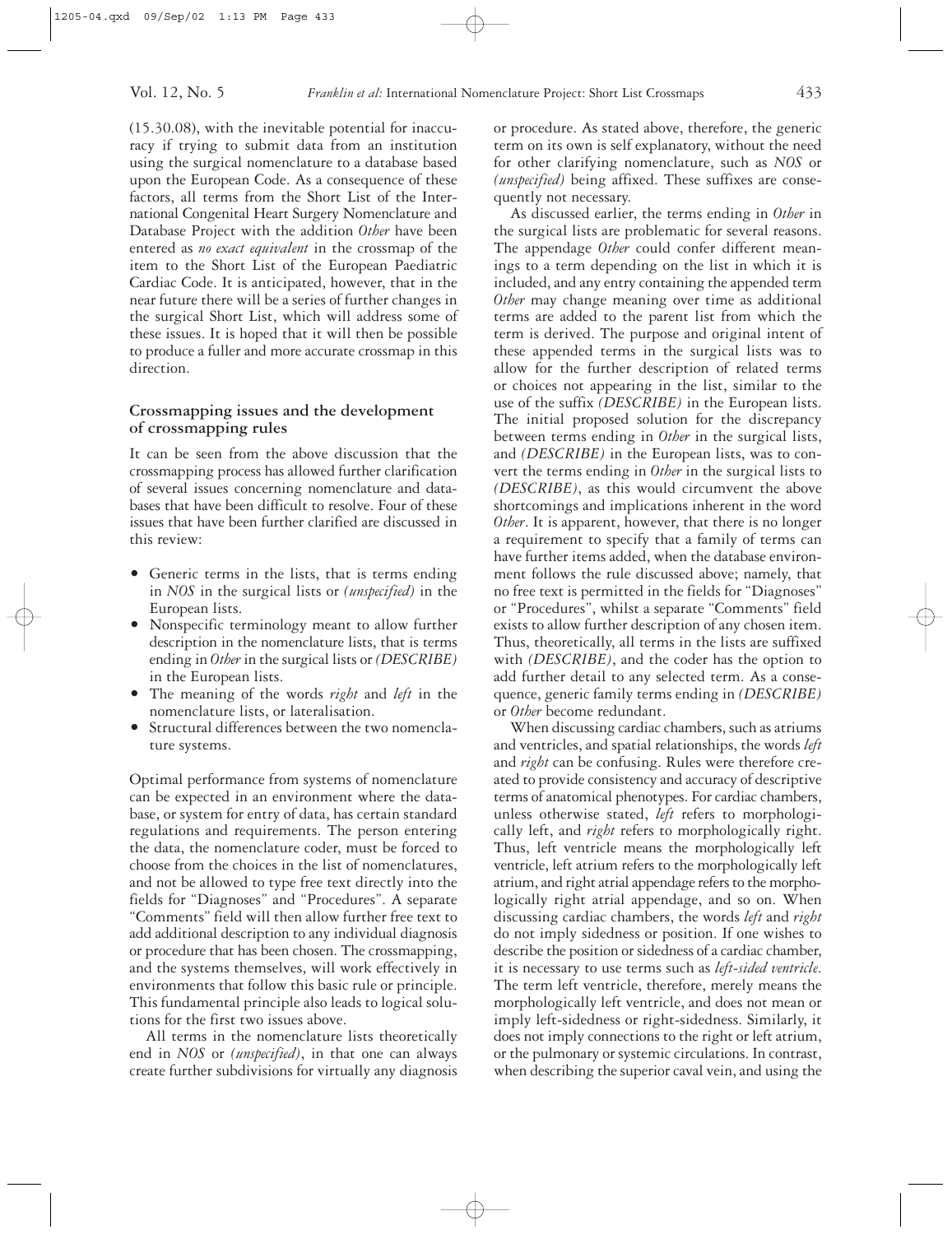prefix *left* or *right*, it is the spatial position that is being alluded to, rather than any other connection or phenotypic variation that may exist.

A separate issue is that the structure of the two systems for nomenclature differs fundamentally, this being most apparent when comparing the two Long Lists. The International Congenital Heart Surgery Nomenclature and Database Project uses a tree for its hierarchical structure, with an incrementally more complex diagnostic or procedural combination of terms. Each combination is considered a single diagnostic unit, which theoretically would have its own numerical code, had the system adopted one. In contrast, the European Paediatric Cardiac Code is largely constructed in an "atomic" way, so that a complex diagnosis would have separate numerical codes for each element. This means that a map between the two systems leads to a series of codes in the European Code being equivalent to one "unit" of diagnosis in the Surgical Code. Thus, the combination term from the surgical nomenclature *TGA, VSD – LVOTO* is equivalent to the three entries in the European Paediatric Cardiac Code: *Discordant VA connections* (01.05.01), *VSD* (07.10.00), and *LV outflow tract obstruction* (07.09.01). In the mapping of the Short Lists, this has been addressed by "boxing" together groups of terms from the European Paediatric Cardiac Code, and listing them at the end of the crossmap of the European Paediatric Cardiac Code to the International Congenital Heart Surgery Nomenclature and Database Project Short Lists as an Appendix, whilst integrating them into the structure of the reverse crossmap. Exceptions to this configuration are a few common combinations of lesions that are so routinely associated with each other that they have been grouped as one discrete diagnosis or procedure in both systems. Examples are: *Pulmonary atresia VSD (including Fallot type)* (01.01.06), or *Arterial and atrial switch procedures (double switch)* (12.29.25).

### **The future of the mapping process**

The process of crossmapping the existing nomenclatures represents a work in evolution, which currently is encompassing the respective Long Lists of the two systems.<sup>3</sup> As discussed above, the process has allowed further clarification and understanding of several controversial issues. The process and our understanding of these issues will continue to evolve, as may the definitions, principles and rules. In turn, this will lead to further revisions in the lists, such as removing the terms *NOS, Other, (unspecified)* and *(DESCRIBE)* from the hierarchies, as discussed above. As the mapping process progressed, it became evident that, in general, it was easy to add new terms to the systems, but more challenging to merge or drop terms.

A mechanism is evolving through the joint efforts of the Society of Thoracic Surgeons and the European Association of Cardiothoracic Surgery to facilitate these updates to the surgical lists. A similar mechanism is already in place within the Association for European Paediatric Cardiology for the European Paediatric Cardiac Code.

In fulfilling its first mandate, the Executive of The International Working Group for Mapping and coding of Nomenclatures for Paediatric and Congenital Heart Disease examined the problems, proposed solutions, and established the groundwork necessary for completing the second mandate of the working group. This was to crossmap the respective Long Lists of the European Paediatric Cardiac Code and the International Congenital Heart Surgery Nomenclature and Database Project, and/ or develop a single "super-tree" of nomenclature by the time of the next World Congress in Buenos Aires, Argentina in 2005, as outlined in the related article in this issue of *Cardiology in the Young*. <sup>3</sup> It is hoped that the ultimate outcome of this work will be a comprehensive list of entries for paediatric and congenital cardiac disease, as constructed with broad input from cardiac societies and associations from around the world. This will then be the International Paediatric Cardiac Code. It is anticipated that this will then become the universal standard coding system for databases worldwide, enabling truly representative and validated global multicentric research, which in turn, will lead to improvements in the care and treatment of patients with paediatric and congenital heart disease.

#### **Websites**

The Short Lists of the European Paediatric Cardiac Code (current version) and the International Congenital Heart Surgery Nomenclature and Database Project (version as published in 2000<sup>2</sup>) are available on the following sites, respectively:

www.aepc.org, www.pediatric.ecsur.org, and www.sts.org.

#### **Acknowledgments**

The authors acknowledge the tremendous contribution of all individuals who have worked on the establishment of the European Paediatric Cardiac Code and the International Congenital Heart Surgery Nomenclature and Database Project. The Executive of the Nomenclature Working Group thank Robert H. Anderson for his input and encouragement during the debates over the crossmapping of the two Short Lists. The support of The Montreal